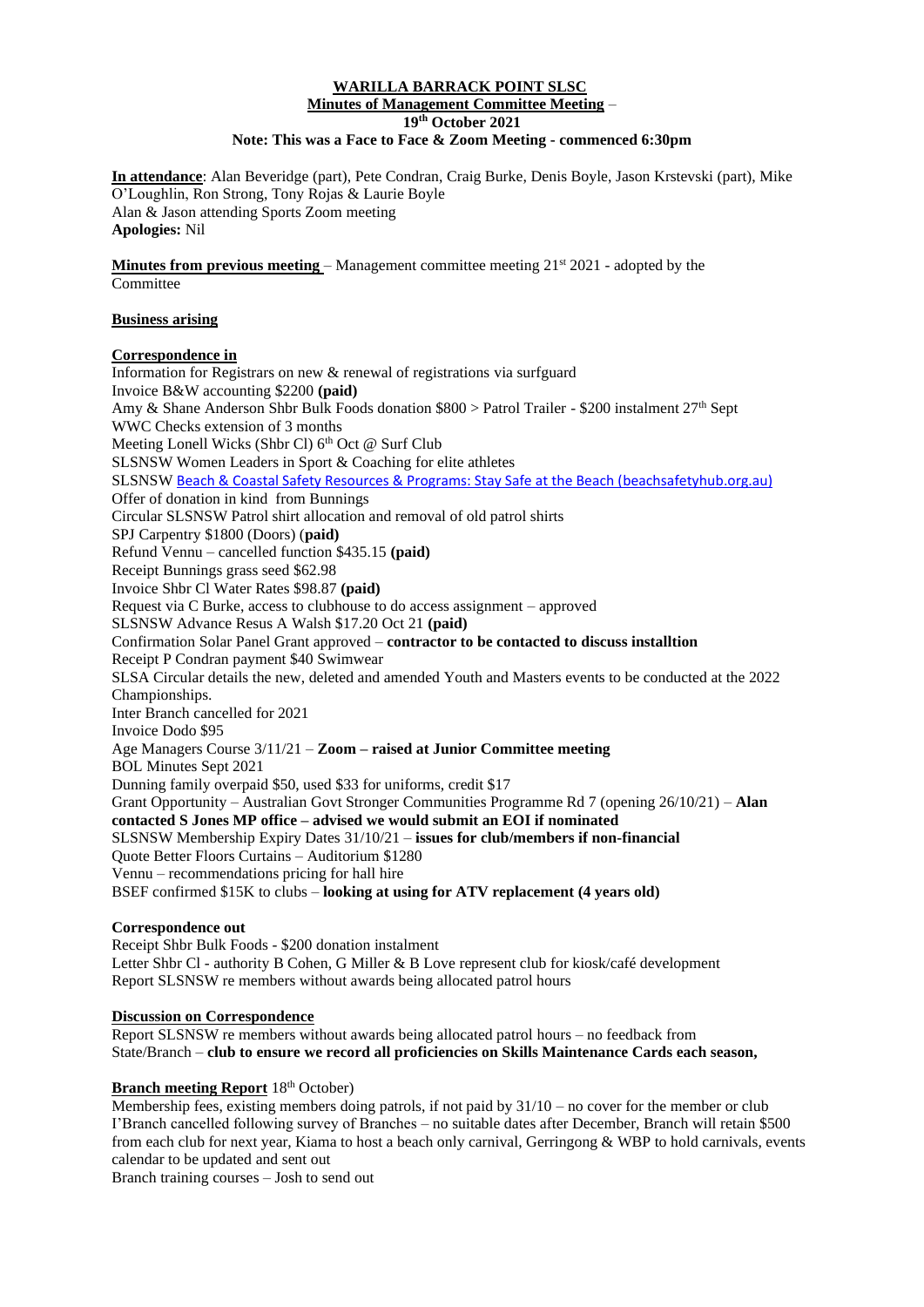Glenn – members Survey re Vaccination 4K so far returned looking at 10-15K so State can develop policy Review Practice Note 15 by LGA/SLSNSW and other bodies Duty Officers to be with Area Commanders during busy periods e.g., Australia Day weekend Dropping off Children – discussed – all clubs against, S Jones to develop Branch policy JAC & Age Managers on line 3 Nov, register with Matt Buzarin Audits on Nipper activities during the season, Shane Wicks to facilitate Next meeting 15<sup>th</sup> November

## **President**

Laurie & Alan met with Lonnell from Shbr Council, Lonnell is responsible for leases, for Kiosk looking at variation to existing lease to include provision for sub lease for Kiosk, café type use subject to DA, Operational land, Lease etc – focus on Kiosk at moment, Names of club representatives to discuss with council sent. Council to assit with the kiosk application, EOI to operate process

| <b>Account</b>                 | <b>BSB 633000</b> | <b>31st August 2021</b> | 30 <sup>th</sup> September |
|--------------------------------|-------------------|-------------------------|----------------------------|
| <b>Working Account</b>         | 111396784         | \$19,279                | \$13,100                   |
| No 2 Building                  | 111397469         | \$16,600                | \$6,895                    |
| Account                        |                   |                         |                            |
| Debit Card Statement 144625837 |                   | \$2,639                 | \$1,450                    |
| <b>Events Account</b>          | 164095515         | \$3,756                 | \$3,756                    |
| Term Deposit                   | 138132931         | \$38,491                | \$38,501                   |

### **TREASURER'S REPORT ––Financial period to 30th September 2021**

### **Cash Flow:**

During September, our total bank cash balances reduced by \$17,063 Material expenditure during the month included:

| Provider              | Amount   | Commentary                                |
|-----------------------|----------|-------------------------------------------|
| B & W Accounting      | 2,200.00 | Annual Audit & account preparation        |
| <b>SLSNSW</b>         | 7,722.00 | Capitation Fees & Insurance Levy          |
| Vital Resus Aust      | 475.01   | Defibrillator annual service $\&$ testing |
| <b>MJ</b> Rowles      | 373.00   | Top Soil                                  |
| Service NSW           | 475.08   | <b>Registration ATV</b>                   |
| <b>Adept Security</b> | 4,750.00 | Security Upgrade                          |
| <b>RDT</b> Tiling     | 1,402.50 | Tiling & materials (Canteen area)         |

Our Club's income for the month was driven by the receipt of membership fees (\$3,268). Many thanks to all.

In addition, Shellharbour Council provided financial support towards the purchase of an IRB trailer (\$1200) and a \$200 donation was made by SALHA Pty Ltd. We are most grateful to those organisations.

Update on the development of the operational expenditure "budget" for the balance of this financial year ending 30 April 2022. Request for "wish list" items to be sent to Mike, this will assist in both determining and prioritising what expenditure we will need to fund. Some difficult decisions will be necessary to distinguish between what may be nice to have versus what must be funded.

As always, if you have any questions or would like further clarity or detail related to this report, please do not hesitate to contact me directly (contact details below).

Michael O'Loughlin Email: [molwbpslc@gmail.com](about:blank) Mob: 0409562060

#### **Reports:**

# **Secretary**

Covid updates – club's position with vaccinations  $\&$  entering clubhouse – use of gym Constitution SLSNSW - template – **to check against WBP Constitution adopted July 2021** Request SLSNSW update contact details for financial correspondence – **no change of details** Club's Ace PC crashed, took to Computer World – not worth expense of reapiring, purchased new PC from Harvey Norman all up \$1059 – we have a grant allocation of \$4K+ due November which will cover this purchase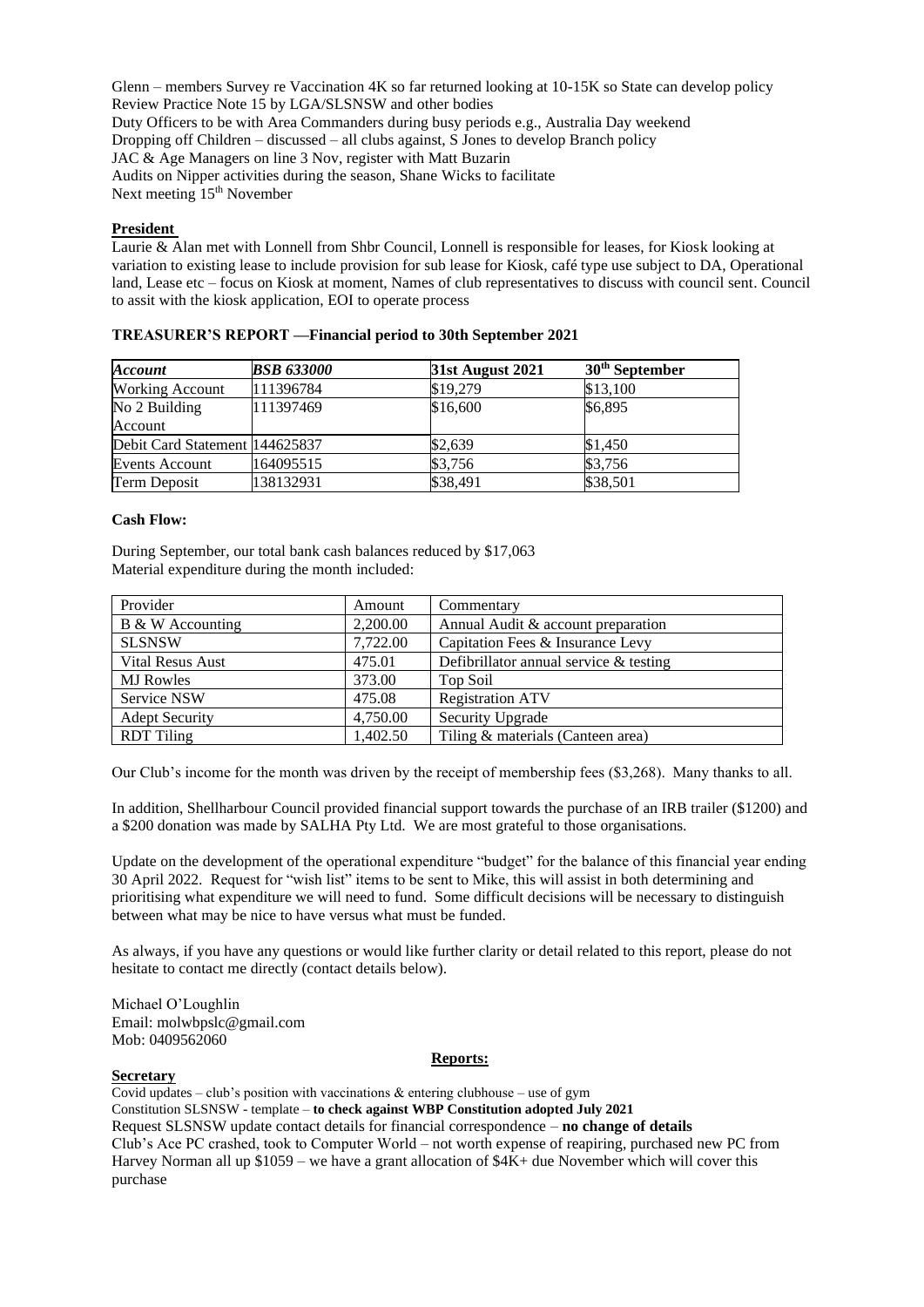Access to clubhouse, Gym – must be double vaccinated as per Public Health orders and SLSNSW, for the Gym must be financial, use QR code, sign in and out with the register, wipe down at end of session and use a towel, evidence of vaccination o be sent to club [info.warillasurf@gmail.com](mailto:info.warillasurf@gmail.com)

Members are requested to complete the survey sent out by SLSNSW, responses will help in the development of state wide policy for clubs to manage covid – given there is a diverse range of members opinions on what s right/wrong – survey feedback will look at best fit – survey closed  $25<sup>th</sup>$  October

## **Club Captain:**

Revised Patrol roster for 2021-22 Season (Names) V2 to be sent out along with days for proficiencies IRB Trailer and Patrol Trailer – Deposits paid – IRB Trailer due to be delivered, patrol trailer maybe December Delivery of patrol tops ordered by members Achilles IRB collected 18<sup>th</sup> October for alterations Servicing of motors – still 2 to be received plus damaged motor

## **Education Officer:**

Award training request for members to contact Tony with details of course etc sent out to members – email sent out to all members All proficiencies to be recorded on Skills Maintenance cards and signed off Dates for proficiencies to be advised

### **Juniors:**

Minutes Meeting for October sent out to all members Nippers' commencement date -7<sup>th</sup> November Social function on the  $31<sup>st</sup>$  Oct for all members from 3pm

### **Coaching/Competition:**

Initial training program from  $25<sup>th</sup>$  October sent out U/14's to Opens) Junior training schedule to be developed and sent out I'Branch 4/5 Dec 21 – Cancelled Carnivals – WBP 27/111 U/14's > Opens,  $11/12$  U/9's >U/13's venue to be advised Date for Ironman Classic 30/1/22

### **Clothing Committee: -**

Request for orders has been sent out to members

### **Building Report:**

Finalising– Stage 1 – sign off by council and submission final invoice – **waiting for council to sign off** Stage 3 – reviewing outstanding works and submission of final invoice – concreting of perimeter northern side and floor in the NE extension completed

Waiting for information from council regarding setting up kiosk/café,

Decals for windows NE extension, reminder t be sent to have installed (laurie) 2 Ski's used for Club person & patrol Person mounted

### **Bar Manager/Vol Coordinator**

Suzzane from Vennu provided recommendations to the club for hire fees based on hourly, day & cleaning fee, Executive endorsed option 1 – updated photos of club and surrounds to be placed on web next Tuesday A meeting with Vennu (Suzzane) to be arranged with Executive to discuss marketing of the club for functions, corporate events etc.

Issue with functions requiring bar staff – will also be discussed to look at options Starting to receive bookings for birthdays and functions,

Michael from Electoral office contacted club, Local Govt elections still to be held at WB 4<sup>th</sup> December, will require access from Friday afternoon, restricted access to auditorium/office from Friday 3<sup>rd</sup> December Contacted Bunnings re offer donation – looking at garden maintenance tools – Denis to follow up

#### **Functions/events:**

Labour party meetings  $-$  MS  $-$  4<sup>th</sup> Monday, AW  $-$  2<sup>nd</sup> Monday (on hold at moment)

31/10/21 – Club Registration 31/10/21 – Club social function from 3PM 7/11/21 – Nippers Commence 27/11/21 – 2yr B'Day (Simone)